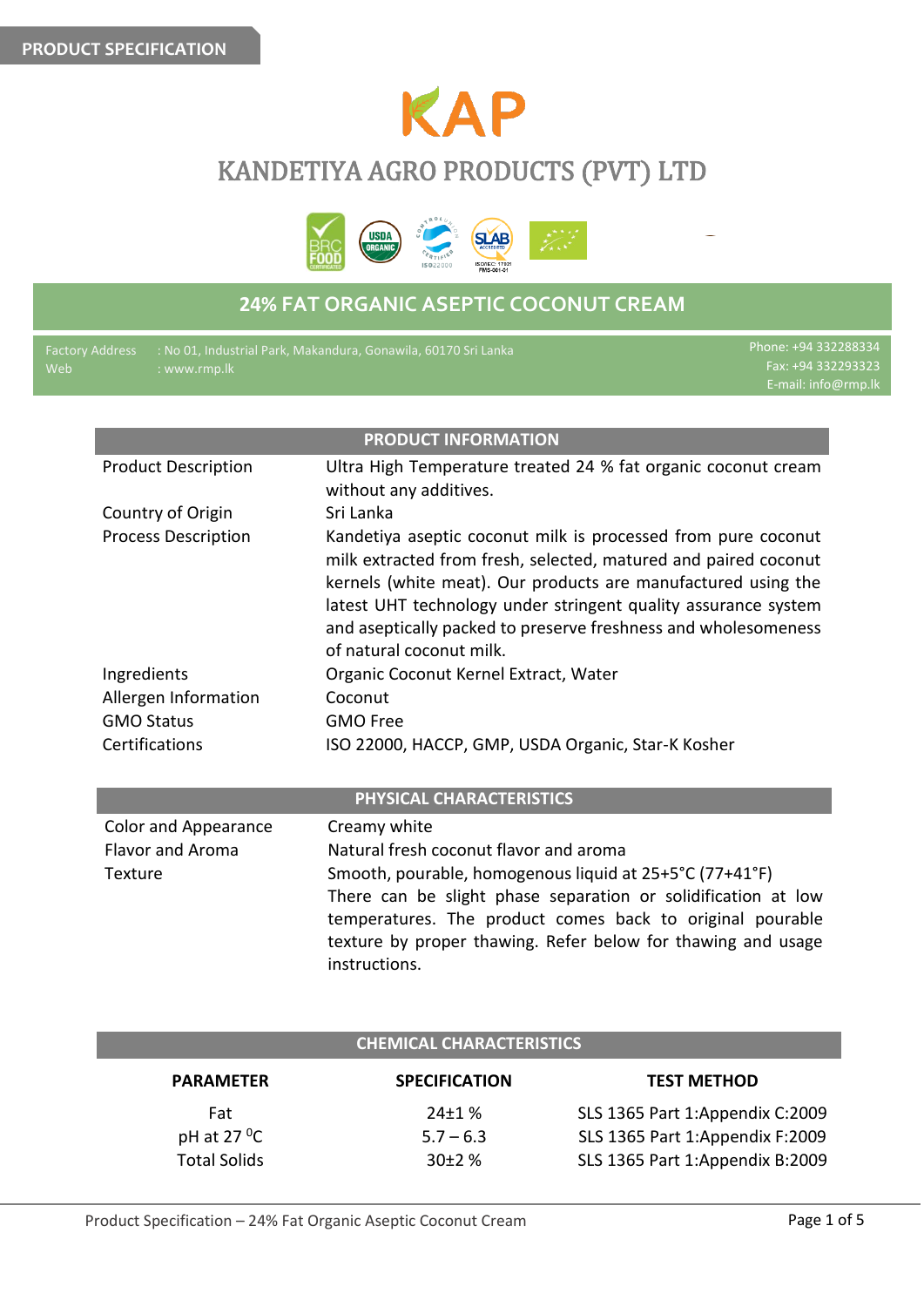## **NUTRITIONAL VALUES**

### **Per 100 g**

| Energy                    | 239 kcal (1000 kJ) |
|---------------------------|--------------------|
| Protein                   | 2.2 g              |
| Total Fat                 | 23.8g              |
| Saturated Fat             | 22.1 g             |
| Trans Fat                 | 0.0 g              |
| Cholesterol               | 0.0 <sub>mg</sub>  |
| <b>Total Carbohydrate</b> | 4.0 g              |
| Total Sugar (as Sucrose)  | 0.0 g              |
| Starch                    | 0 <sub>g</sub>     |
| <b>Total Fiber</b>        | 3.8 <sub>g</sub>   |
| Total Ash                 | 0.8 <sub>g</sub>   |
| Sodium                    | 8.77 mg            |
| Potassium                 | 252 mg             |
| Calcium                   | 80.1 mg            |
| Iron                      | $1.24 \text{ mg}$  |
| Vitamin C                 | 0 mg               |
| Vitamin A                 | 0.0 <sub>mg</sub>  |
| Vitamin D                 | 0.0 <sub>mg</sub>  |
|                           |                    |

\*Nutritional values are based on an ISO 17025 accredited laboratory test report

|                                  |                | <b>OTHER PARAMETERS</b> |                                   |
|----------------------------------|----------------|-------------------------|-----------------------------------|
| <b>PARAMETER</b>                 |                | <b>RESULTS</b>          | <b>TEST METHOD</b>                |
| <b>Heavy Metals</b>              | Arsenic        | $<$ 0.04 mg/kg          | FD-MTHD-034 with ICP-MS Analysis  |
|                                  | Cadmium        | $<$ 0.04 mg/kg          |                                   |
|                                  | Lead           | $< 0.04$ mg/kg          |                                   |
|                                  | Mercury        | $< 0.007$ mg/kg         |                                   |
| Aflatoxin                        | <b>B1</b>      | $<$ 0.2 $\mu$ g/kg      | FD-MTHD-011:2014(in house         |
|                                  | B <sub>2</sub> | $<$ 0.05 $\mu$ g/kg     | method) AOAC Chapter 49 HPLC-     |
|                                  | G1             | $<$ 0.2 $\mu$ g/kg      | FLD+Kobra Cell                    |
|                                  | G <sub>2</sub> | $<$ 0.05 $\mu$ g/kg     |                                   |
|                                  | Total          | $<$ 0.5 $\mu$ g/kg      |                                   |
| <b>Melamine Content</b>          |                | $< 0.01$ mg/kg          | By LC MS/MS                       |
| Pesticide and related substances |                |                         |                                   |
| Organochlorine Pesticides        |                | $< 0.001$ mg/kg         | Pesticides, GC-MS/MS-64 LFGB L    |
| Organophosphorus Pesticides      |                | $< 0.001$ mg/kg         | 00.00-115, mod. & Pesticides, LC- |
| Organonitrogen Pesticides        |                | $< 0.001$ mg/kg         | MS/MS-64 LFGB L 00.00-115, mod.   |
| Pyrethroids                      |                | $< 0.001$ mg/kg         |                                   |
| Further pesticides, synergists   |                | <0.001 mg/kg            |                                   |

## **MICROBIAL CHARACTERISTICS**

| <b>PARAMETER</b>         | <b>SPECIFICATION</b>                         | <b>TEST METHOD</b> |
|--------------------------|----------------------------------------------|--------------------|
| <b>Total Plate Count</b> | Commercially sterile/ Negative ISO 4833:2003 |                    |
| Coliforms                | Commercially sterile/ Negative               | ISO 4831:2006      |
| E. coli                  | Commercially sterile/ Negative               | ISO 7251:2005      |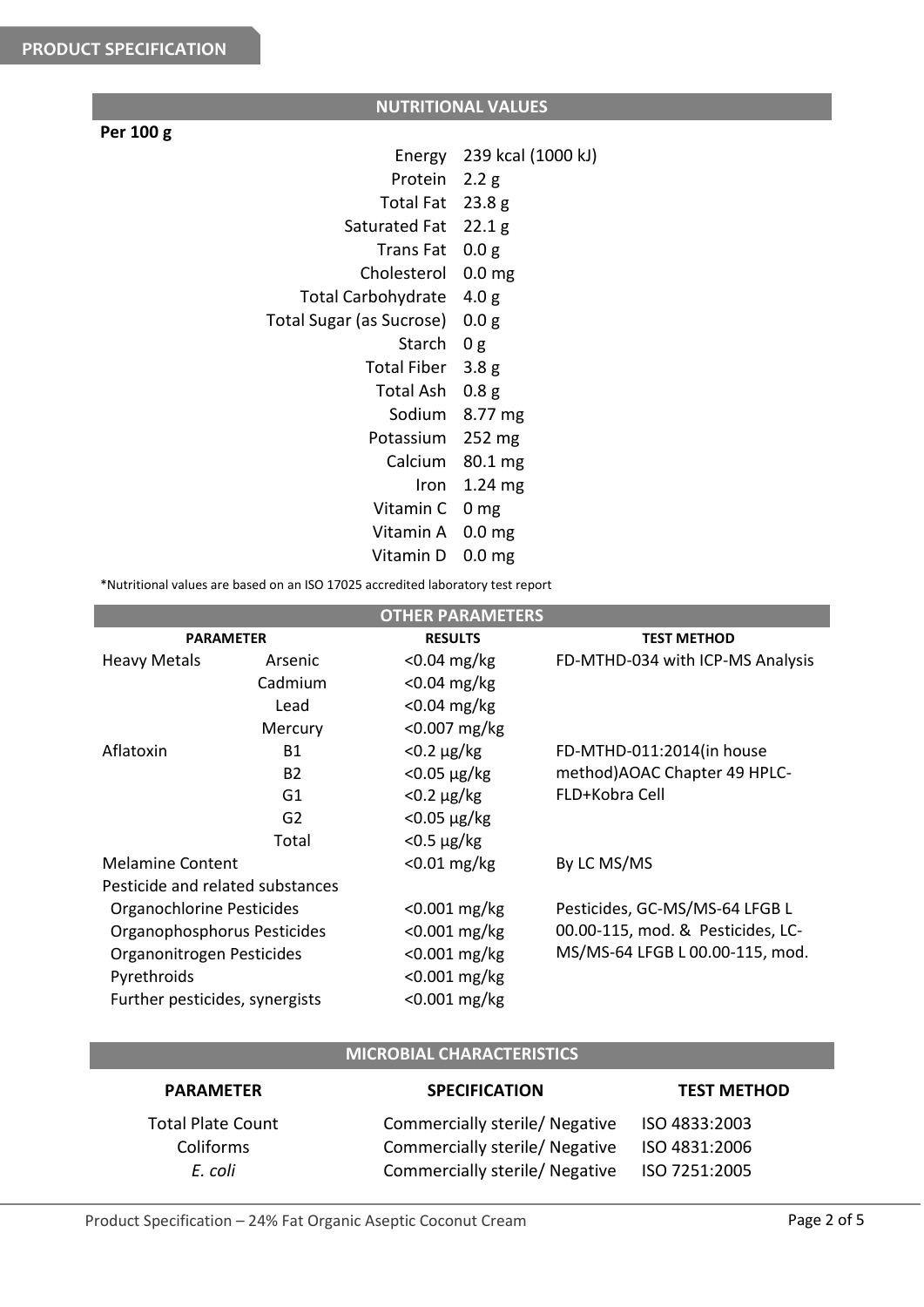| <b>Yeast and Molds</b>                                                   | Commercially sterile/ Negative<br>ISO 21527-2:2008                                                                                          |
|--------------------------------------------------------------------------|---------------------------------------------------------------------------------------------------------------------------------------------|
|                                                                          | <b>PACKING AND LABELLING</b>                                                                                                                |
| <b>Pack Size</b>                                                         | 19.4 kg (20 L)                                                                                                                              |
| Contact packing material                                                 | Metalized Polyester / LLD Polyethylene Aseptic bag                                                                                          |
|                                                                          |                                                                                                                                             |
| <b>Outer Packaging</b>                                                   | 5 ply Corrugated Carton<br>Length 475 mm X Width 240 mm X Height 235 mm                                                                     |
|                                                                          |                                                                                                                                             |
| Coding on outer packing<br>Loadability $-20$ FCL<br>Loadability - 40 FCL | Product name, batch code, production date and best before date<br>900 cartons (18,000 L)<br>1800 cartons (36,000 L)                         |
| <b>Pack Size</b>                                                         | 200 kg (206 L)                                                                                                                              |
| Contact packing material<br>Safety Liner Bag<br>Outer packaging          | Metalized Polyester / LLD Polyethylene Aseptic bag<br>LD polyethylene<br>Gauge 100, Length 1600 mm x Width 914 mm<br>Metal drums (11.05 kg) |
|                                                                          |                                                                                                                                             |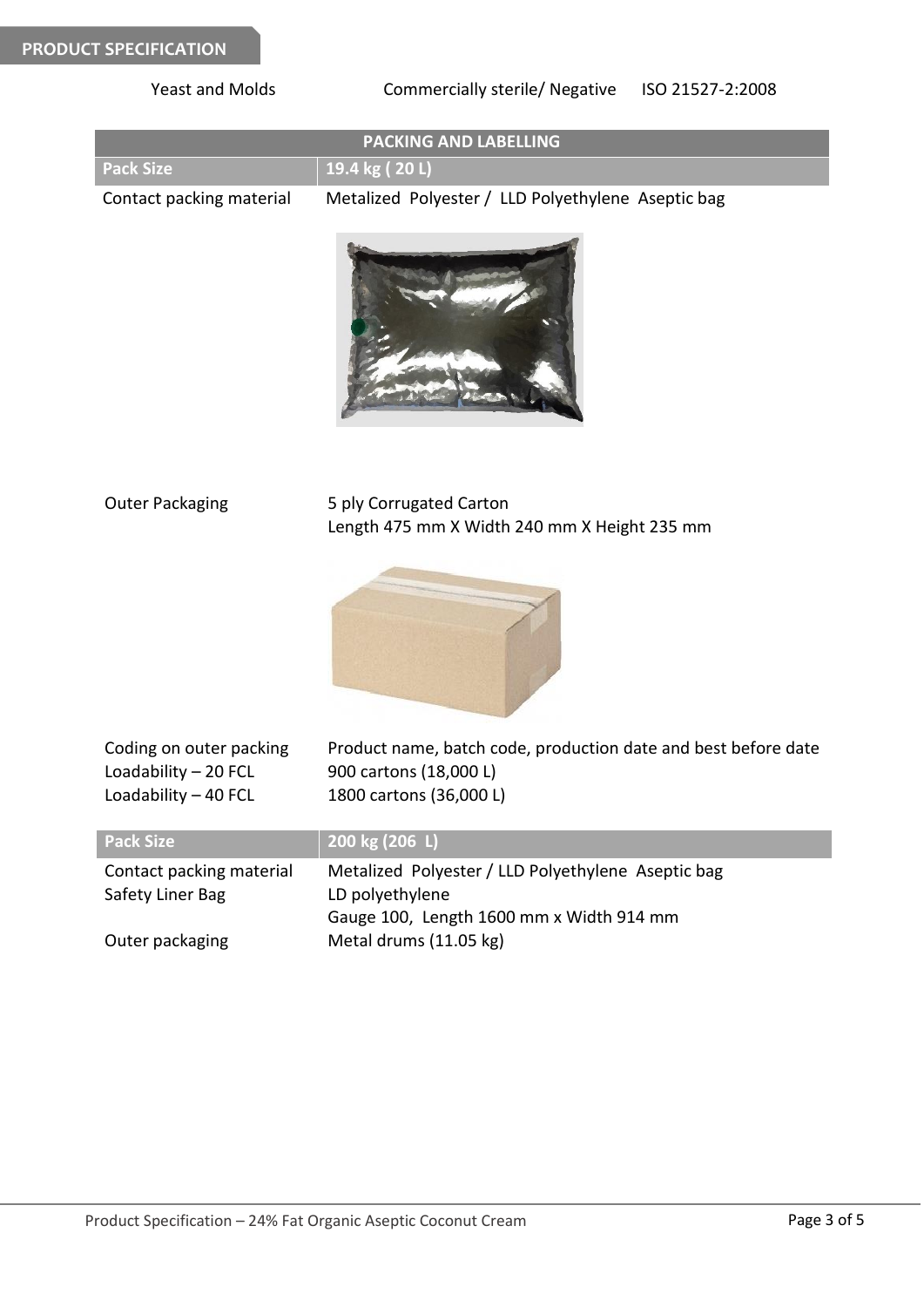

load ability – 20 FCL 80 drums load ability – 40 FCL 160 drums

Coding on outer packaging Product name, batch code, production date and best before date

#### **SHELF LIFE DECLARATION**

Organic aseptic coconut milk 24% fat has shelf life of 12 months from the date of manufacture under recommended storage conditions

Once opened, it must be stored at 0°C to 4°C (32°F to 39.2°F) and used within 72 hrs.

#### **STORAGE AND TRANSPORTATION**

Store product in clean and dry environment free from pests and away from direct sunlight or other direct heat source. Transport product under similar conditions.

Ideal product storage temperatures 25+5°C (77+41°F). It is advisable to store the product within this temperature to ensure safety, quality and stability throughout its shelf life. This is a natural product with no stabilizers. The natural coconut milk starts solidifying at temperature below 20°C (68°F). But it can be thawed without any deviation in product taste, aroma and texture with proper thawing instructions as given below.

The product should not be stored for a long duration above 30°C (86°F) as it may result in separation of its constituents as well as deterioration in color.